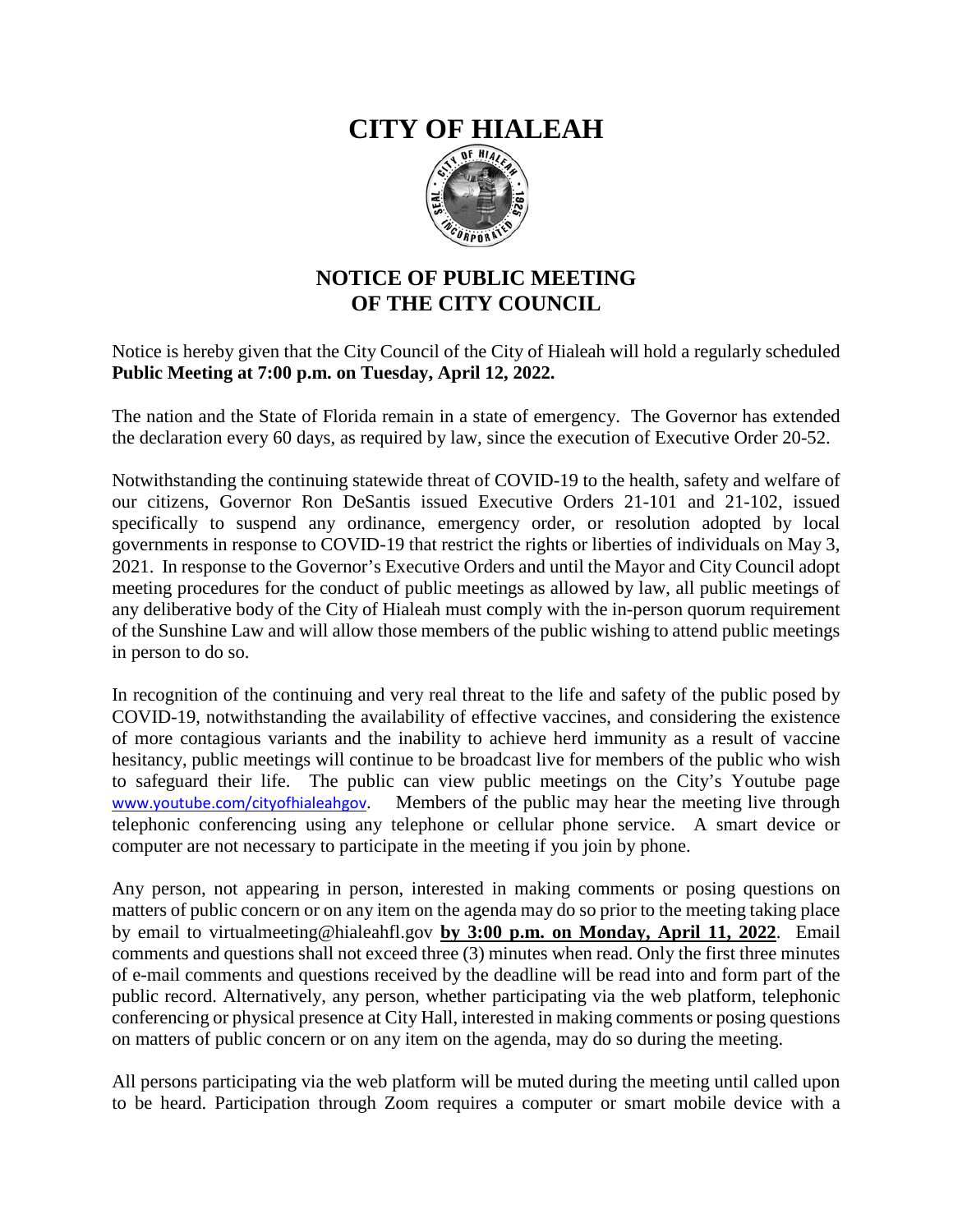microphone and web camera. The participant may elect to participate in the meeting using audio only or appear through both audio and video. The video function of all participants appearing through video will be turned off until called upon to be heard.

The agenda for this Meeting will be available to the public on the City's website and can be accessed at<https://www.hialeahfl.gov/agendacenter> by Friday, April 8, 2022. The Office of the City Clerk can also email a copy of the agenda to anyone who requests a copy by telephone at (305) 883-5820 or by email at [cityclerk@hialeahfl.gov.](mailto:cityclerk@hialeahfl.gov)

Meeting ID: 880 8966 4982

Participation through Zoom:

<https://hialeahfl.zoom.us/j/88089664982>

One tap mobile:

+17866351003,,88089664982# US (Miami) +16465189805,,88089664982# US (New York)

Dial by your location:

 +1 786 635 1003 US +1 651 372 8299 US +1 267 831 0333 US +1 646 518 9805 US

Find your local number:

<https://hialeahfl.zoom.us/u/kcXTGIno9V>

## Closed captioning for this meeting can be found at:

[bit.ly/COHCouncil](http://bit.ly/COHCouncil)

Any person wishing to appeal any decision made by the City Council with respect to any matter considered at this meeting, will need a record of the proceedings and, for such purposes, may need to ensure that a verbatim record of the proceedings is made, which record includes the testimony and evidence upon which the appeal is to be based.